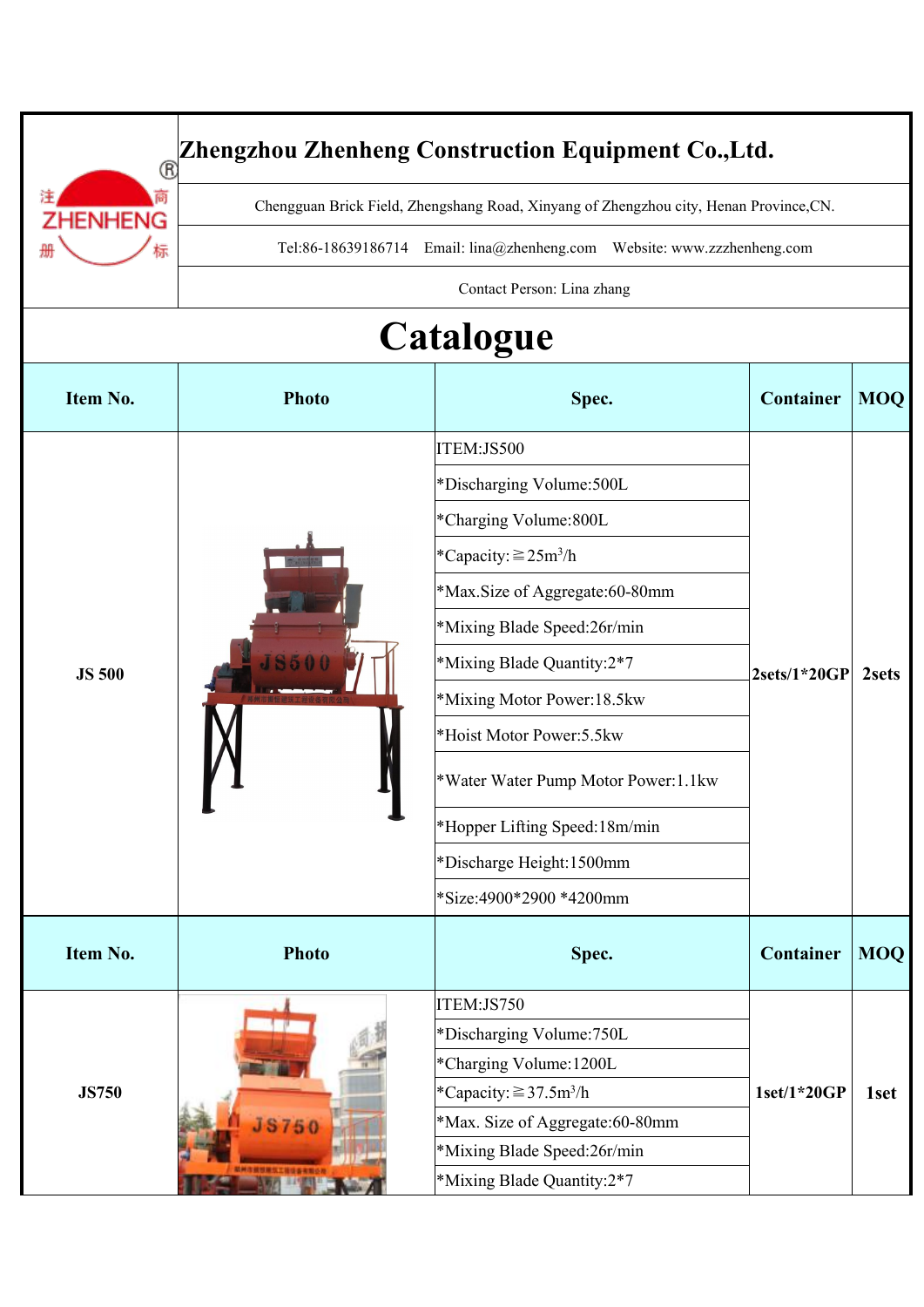|               |              | *Mixing Motor Power:30kw              |                |            |
|---------------|--------------|---------------------------------------|----------------|------------|
|               |              | *Hoist Motor Power:7.5kw              |                |            |
|               |              | *Water Pump Motor Power:1.1kw         |                |            |
|               |              | *Hopper Lifting Speed: 18m/min        |                |            |
|               |              | *Discharge Height:1500mm              |                |            |
|               |              | *Size:5300*3200 *4700mm               |                |            |
| Item No.      | <b>Photo</b> | Spec.                                 | Container      | <b>MOQ</b> |
|               |              | ITEM:JS1000                           |                |            |
|               |              | *Discharging Volume: 1000L            |                | 2sets      |
|               |              | *Charging Volume: 1600L               |                |            |
|               |              | $*$ Capacity: ≧50m <sup>3</sup> /h    |                |            |
|               |              | *Max. Size of Aggregate:60-80mm       | $2sets/1*40HO$ |            |
|               |              | *Mixing Blade Speed:25r/min           |                |            |
|               |              | *Mixing Blade Quantity:2*8            |                |            |
| <b>JS1000</b> |              | *Mixing Motor Power:37kw              |                |            |
|               |              | *Hoist Motor Power:11kw               |                |            |
|               |              | *Water Pump Motor Power:2.2kw         |                |            |
|               |              | *Hopper Lifting Speed:18m/min         |                |            |
|               |              | *Discharge Height:3800mm              |                |            |
|               |              | *Weight:6300kg                        |                |            |
|               |              | *Size:8800*3300*8100mm                |                |            |
|               |              |                                       |                |            |
| Item No.      | <b>Photo</b> | Spec.                                 | Container      | <b>MOQ</b> |
|               |              | ITEM:JS1500                           |                |            |
|               |              | *Discharging Volume:1500L             | $1set/1*40HQ$  |            |
|               |              | *Charging Volume:2400L                |                | 1set       |
|               |              | *Capacity: $\geq$ 75m <sup>3</sup> /h |                |            |
| <b>JS1500</b> |              | *Max. Size of Aggregate:60-80mm       |                |            |
|               |              | *Mixing Blade Speed:25r/min           |                |            |
|               |              | *Mixing Blade Quantity:2*6            |                |            |
|               |              | *Mixing Motor Power:30kw*2            |                |            |
|               |              | *Hoist Motor Power:18.5kw             |                |            |
|               |              | *Water Pump Motor Power:3kw           |                |            |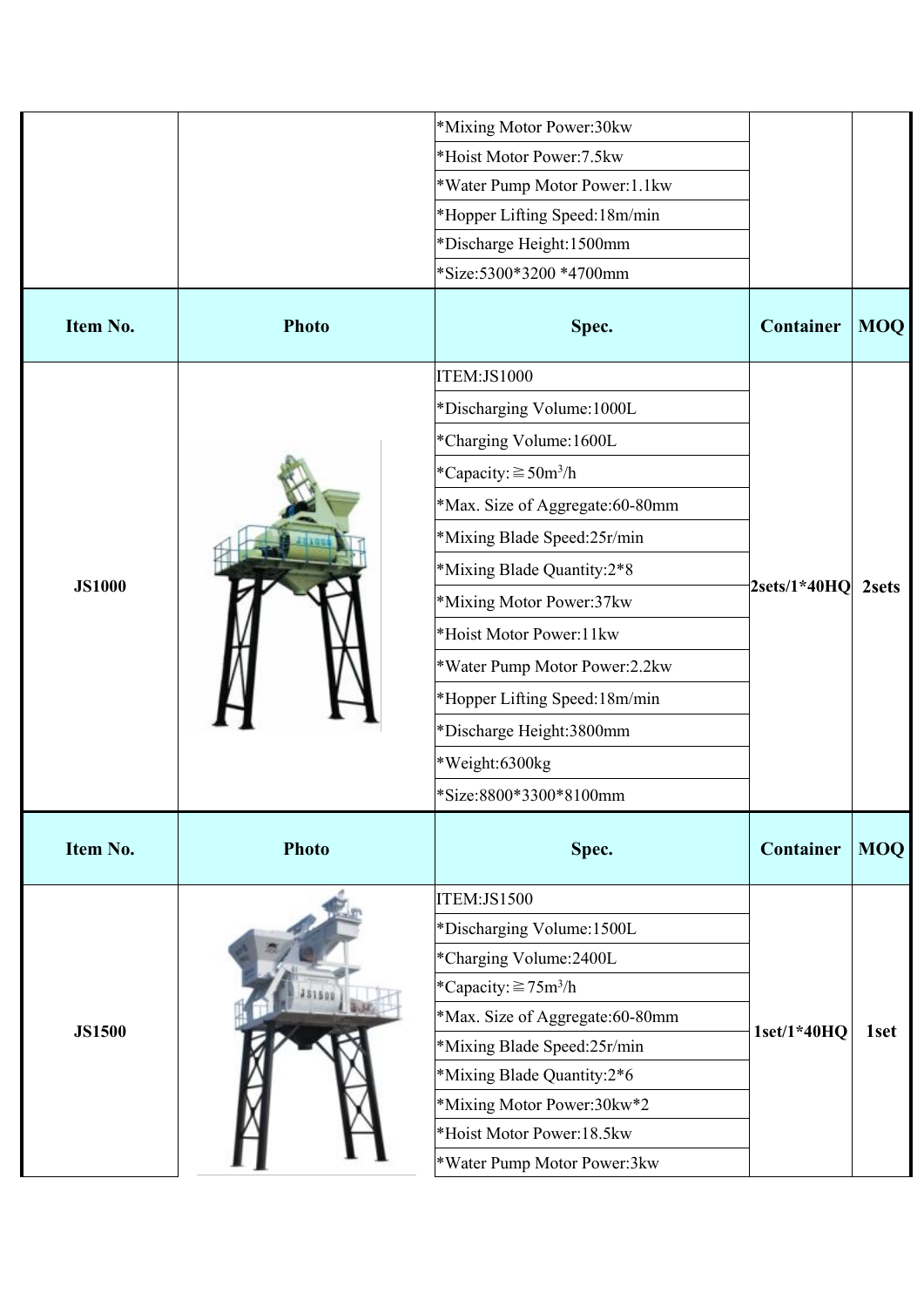|                |               | *Hopper Lifting Speed:20m/min             |               |              |
|----------------|---------------|-------------------------------------------|---------------|--------------|
|                |               | *Discharge Height:3800mm                  |               |              |
|                |               | *Size:9500*4000 *8600m                    |               |              |
|                | <b>JS2000</b> | ITEM:JS2000                               |               | <b>3sets</b> |
|                |               | *Discharging Volume:2000L                 |               |              |
|                |               | *Charging Volume:3200L                    |               |              |
|                |               | *Capacity: $\geq 100 \text{m}^3/\text{h}$ | 3sets/1*40HQ  |              |
|                |               | *Max. Size of Aggregate:60-80mm           |               |              |
|                |               | *Mixing Blade Speed:25r/min               |               |              |
| <b>JS2000</b>  |               | *Mixing Blade Quantity:2*8                |               |              |
|                |               | *Mixing Motor Power:37kw*2                |               |              |
|                |               | *Hoist Motor Power:22kw                   |               |              |
|                |               | *Water Pump Motor Power:4kw               |               |              |
|                |               | *Hopper Lifting Speed:20m/min             |               |              |
|                |               | *Discharge Height:3800mm                  |               |              |
|                |               |                                           |               |              |
|                |               | *Weight:6800kg                            |               |              |
|                |               | *Size:10500*4500 *9200mm                  |               |              |
| Item No.       | <b>Photo</b>  | Spec.                                     | Container     | <b>MOQ</b>   |
|                |               | ITEM:JZCP350                              |               |              |
|                |               | *Discharging Volume:350L                  |               |              |
|                |               | *Charging Volume:560L                     |               |              |
|                |               | *Capacity:10-14m3/h                       |               |              |
|                |               | *Mixing Drum Rotational Speed:13r/min     |               |              |
| <b>JZCP350</b> |               | *Max. Size of Aggregate:60mm              | $2set/1*20GP$ | 2sets        |
|                |               | *Mixing Motor Power:5.5kw                 |               |              |
|                |               | *Lifting Motor Power: 4.5kw               |               |              |
|                |               | *Water Water Pump Motor Power:0.75kw      |               |              |
|                |               | *Max. Towing Speed:14km/h                 |               |              |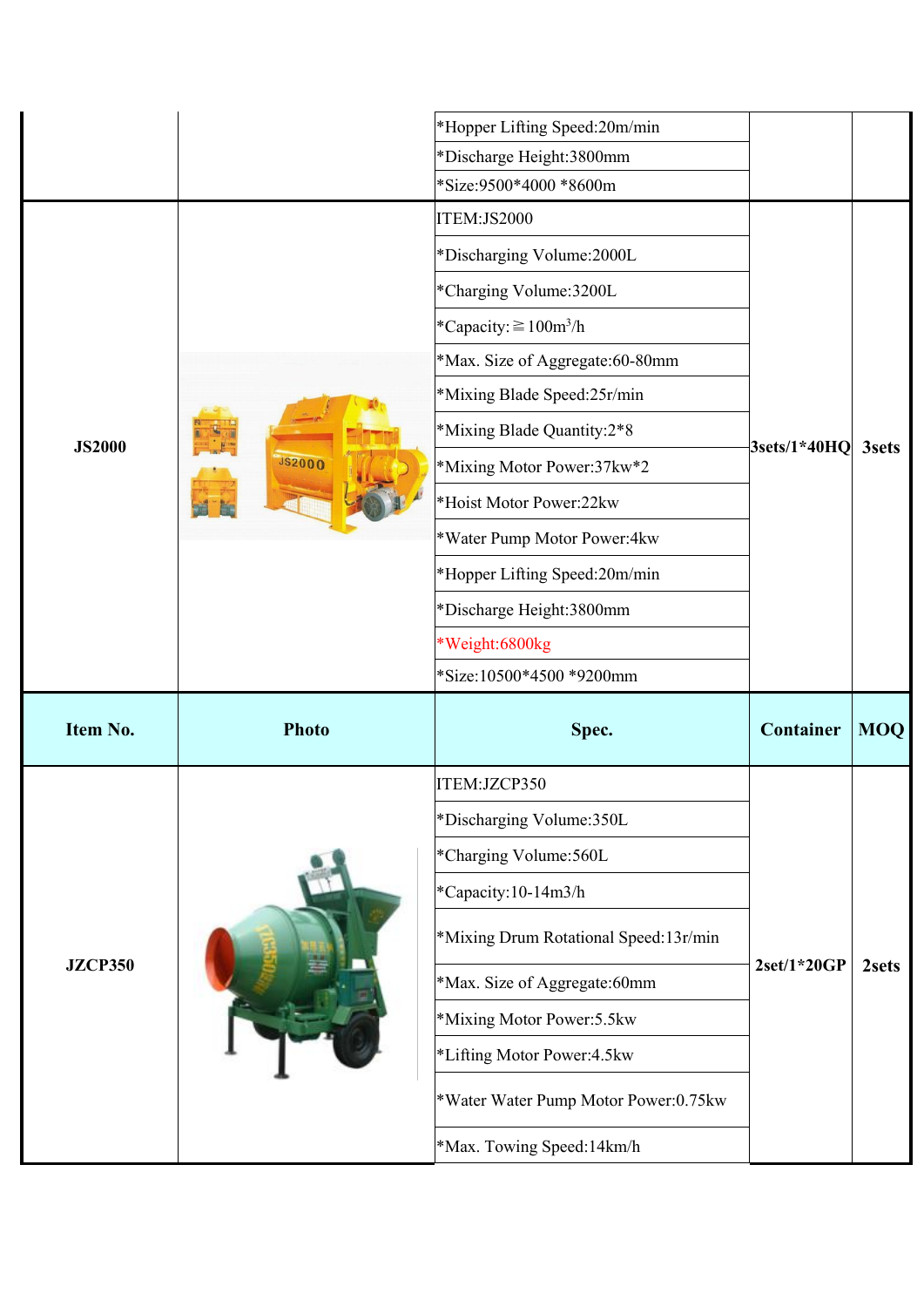|                |              | *Size:4100*2000*3000mm                   |                  |            |
|----------------|--------------|------------------------------------------|------------------|------------|
| Item No.       | <b>Photo</b> | Spec.                                    | Container        | <b>MOQ</b> |
|                |              | ITEM:JZCP400                             |                  |            |
|                |              | *Discharging Volume: 400L                |                  |            |
|                |              | *Charging Volume:640L                    |                  |            |
|                |              | *Capacity:10-14m3/h                      | $ 2sets/1*20GP $ |            |
|                |              | *Mixing Drum Rotational Speed:13r/min    |                  |            |
|                |              | *Max. Size of Aggregate:60mm             |                  | 2sets      |
| <b>JZCP400</b> |              | *Accuracy of Water Supply: Error  set 2% |                  |            |
|                |              | *Mixing Motor Power:5.5kw                |                  |            |
|                |              | *Lifting Motor:4.5kw                     |                  |            |
|                |              | *Water Water Pump Motor Power:0.75kw     |                  |            |
|                |              | *Max. Towing Speed:14km/h                |                  |            |
|                |              | *Size:4250*2000 *3000mm                  |                  |            |
| Item No.       | <b>Photo</b> | Spec.                                    | Container        | <b>MOQ</b> |
|                |              | ITEM:JZCP500                             | $3sets/1*40HQ$   |            |
|                |              | *Discharging Volume: 500L                |                  |            |
|                |              | *Charging Volume:800L                    |                  |            |
|                |              | *Capacity:18-20m <sup>3</sup> /h         |                  |            |
|                |              | *Mixing Drum Rotational Speed:13r/min    |                  | 3sets      |
| <b>JZCP500</b> |              | *Max. Size of Aggregate:60-80mm          |                  |            |
|                |              | *Mixing Motor Power:11kw                 |                  |            |
|                |              | *Lifting Motor Power:5.5kw               |                  |            |
|                |              | *Water Water Pump Motor Power:1.1kw      |                  |            |
|                |              | *Max. Towing Speed:14km/h                |                  |            |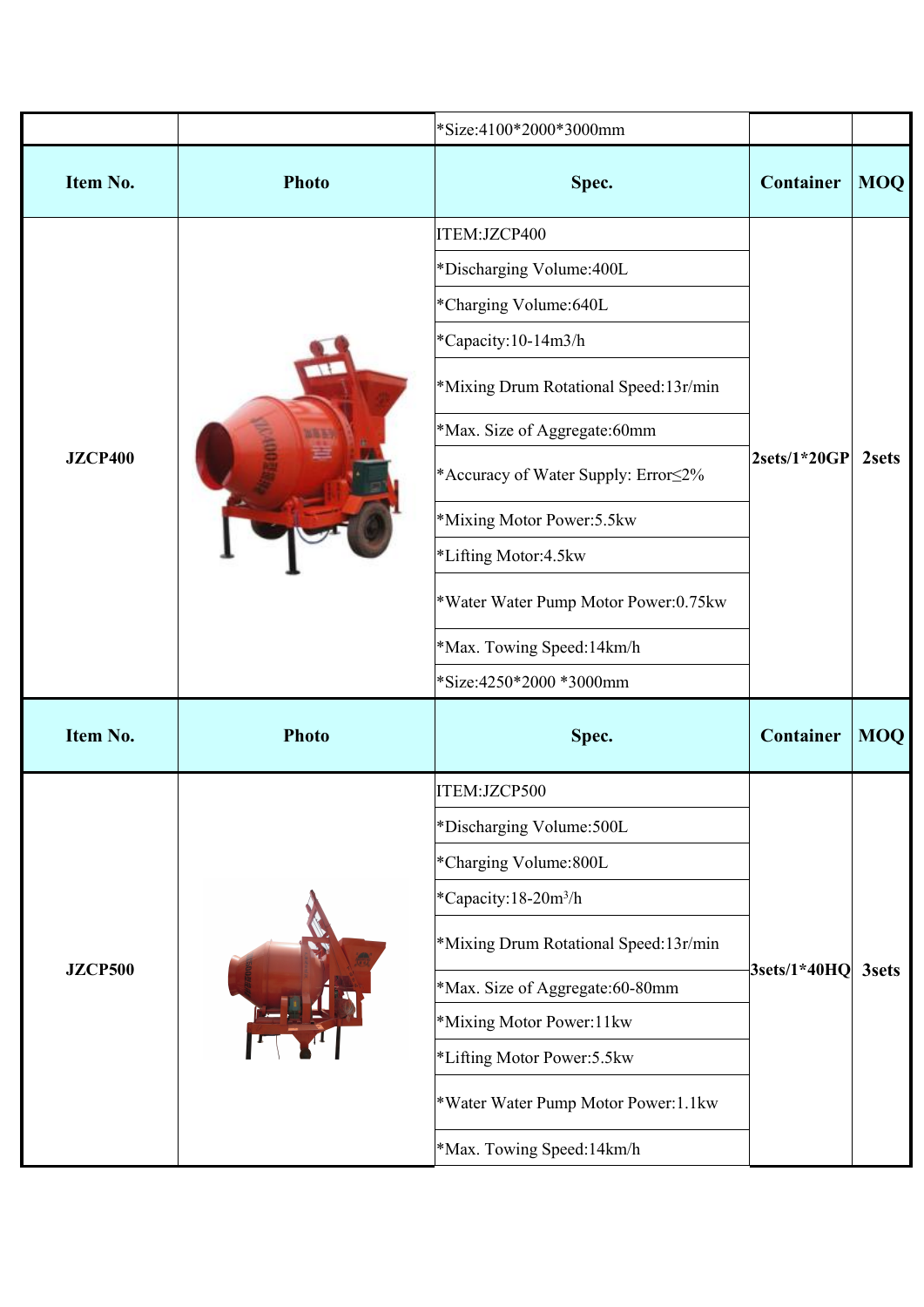|               |              | *Size:5300*2400*3450mm                |                  |            |
|---------------|--------------|---------------------------------------|------------------|------------|
| Item No.      | <b>Photo</b> | Spec.                                 | Container        | <b>MOQ</b> |
|               |              | ITEM:JZC750                           |                  | 2sets      |
|               |              | *Discharging Volume:750L              |                  |            |
|               |              | *Charging Volume: 1200L               | $ 2sets/1*40HQ $ |            |
| <b>JZC750</b> |              | *Capacity:20-22m3/h                   |                  |            |
|               |              | *Mixing Drum Rotational Speed:13r/min |                  |            |
|               |              | *Max. Size of Aggregate:60-80mm       |                  |            |
|               |              | *Mixing Motor Power:11kw              |                  |            |
|               |              | *Lifting Motor Power:7.5kw            |                  |            |
|               |              | *Water Pump Motor Power:1.1kw         |                  |            |
|               |              | *Size:6000*2150*4400mm                |                  |            |
| Item No.      | <b>Photo</b> | Spec.                                 | Container        | <b>MOQ</b> |
|               |              | ITEM:JZC250                           |                  |            |
|               |              |                                       |                  |            |
|               |              | *Discharging Volume:250L              |                  |            |
|               |              | *Charging Volume: 400L                |                  |            |
|               |              | *Capacity:6-8m <sup>3</sup> /h        |                  |            |
|               |              | *Max. Size of Aggregate:60mm          |                  |            |
| <b>JZC250</b> |              | *Mixing Drum Rotational Speed:14r/min | $ 3sets/1*20GP $ | 3sets      |
|               |              | *Mixing Motor Power:4kw               |                  |            |
|               |              | *Water Water Pump Motor Power:0.55kw  |                  |            |
|               |              | *Max. Towing Speed:14km/h             |                  |            |
|               |              | *Size:2520*2000 *2500mm               |                  |            |
| Item No.      | <b>Photo</b> | Spec.                                 | Container        | <b>MOQ</b> |